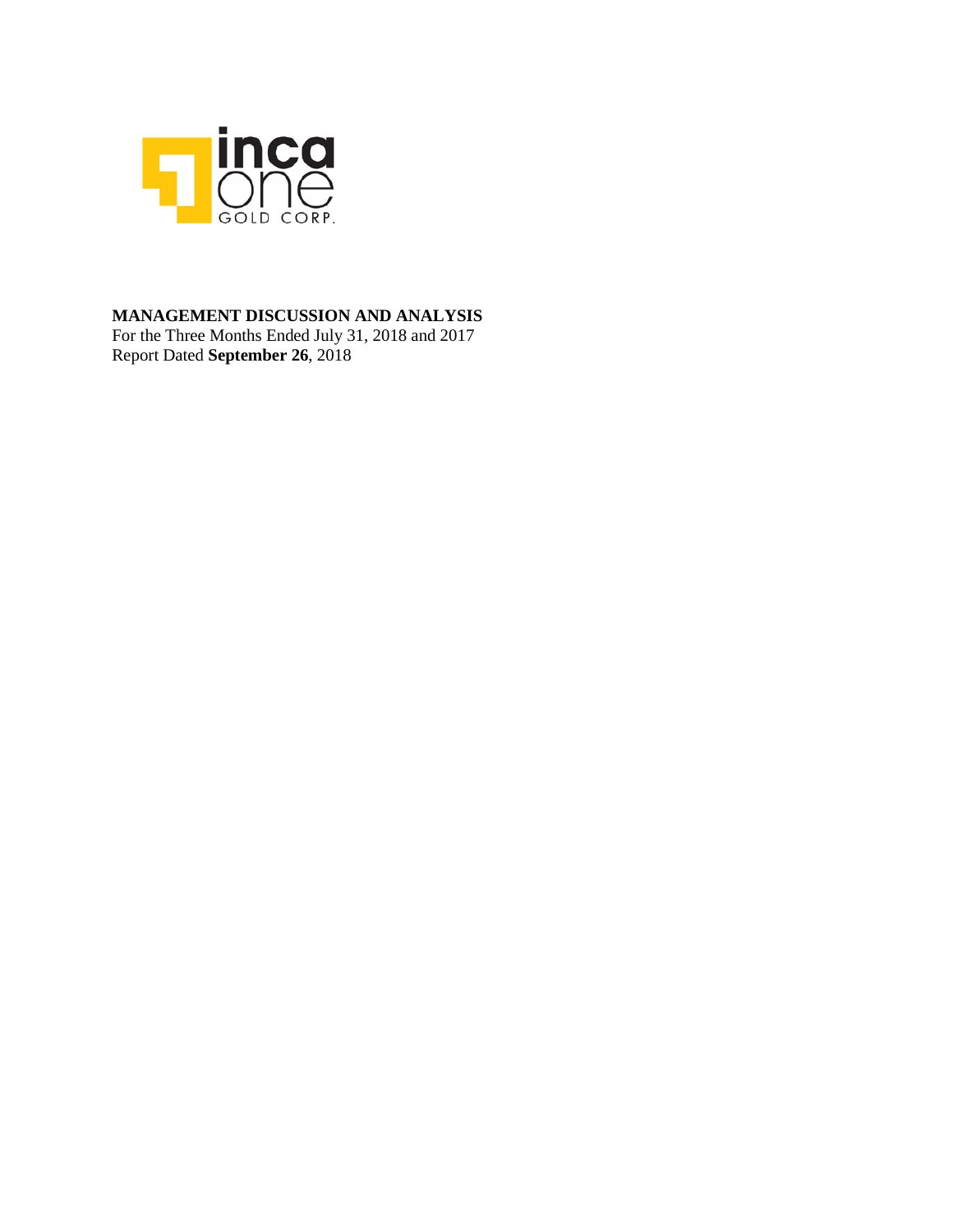Management Discussion & Analysis For the Three Months Ended July 31, 2018 and 2017

This Management's Discussion and Analysis ("MD&A") of Inca One Gold Corp. (the "Company" or "Inca One") has been prepared by management as of September 26, 2018, and should be read in conjunction with the Company's unaudited condensed interim consolidated financial statements for the three months ended July 31, 2018 and 2017 and the related notes thereto. This MD&A has been reviewed and approved by the Board of Directors of the Company. Unless otherwise specified, all financial information has been prepared in accordance with International Financial Reporting Standards ("IFRS") as issued by the International Accounting Standards Board. All dollar amounts herein are expressed in United States Dollars unless stated otherwise. During the quarter ended July 31, 2018, the Company changed its presentation currency to the United States Dollar. References to CAD\$ are to Canadian dollars and references to restated ("Restated") financial information are to amounts previously reported in Canadian dollars.

This MD&A contains forward-looking statements and should be read in conjunction with the risk factors described in "**Risks and Uncertainties**" and "**Cautionary Statement on Forward-Looking Information**" at the end of this MD&A.

## **Description of the Business**

Inca One was incorporated on November 9, 2005 and is engaged in the business of developing gold-bearing mineral processing operations in Peru, to service government permitted small scale miners. In recent years the Peruvian government instituted a formalization process for informal miners as part of its efforts to regulate their activities. The Company, has two Peruvian gold milling facilities ("Chala One" and "Kori One") with total permitted capacity of 450 tonnes per day ("TPD") capacity and has been in commercial production since 2015. The Company purchases high grade gold mill feed from legally recognized Peruvian artisanal and small scale miners and processes the material for export of gold doré and refined gold.

The Company is actively evaluating other potential mineral projects including additional mineral processing operations.

Inca One is listed on the TSX Venture Exchange (the "TSX-V") under the symbol "IO", on the Frankfurt Stock Exchange under the symbol "SU9.F", and the Santiago Stock Exchange Venture under the symbol "IOCL".

# **Key Period Definitions (used below)**

- three months ended July 31, 2018 (**"the Quarter" or "Q1 2019"**);
- three months ended April 30, 2018 ("**Q4 2018**")
- three months ended January 31, 2018 (**"Q3 2018"**)
- three months ended October 31, 2017 (**"Q2 2018"**); and
- three months ended July 31, 2017 ("**Q1 2018**");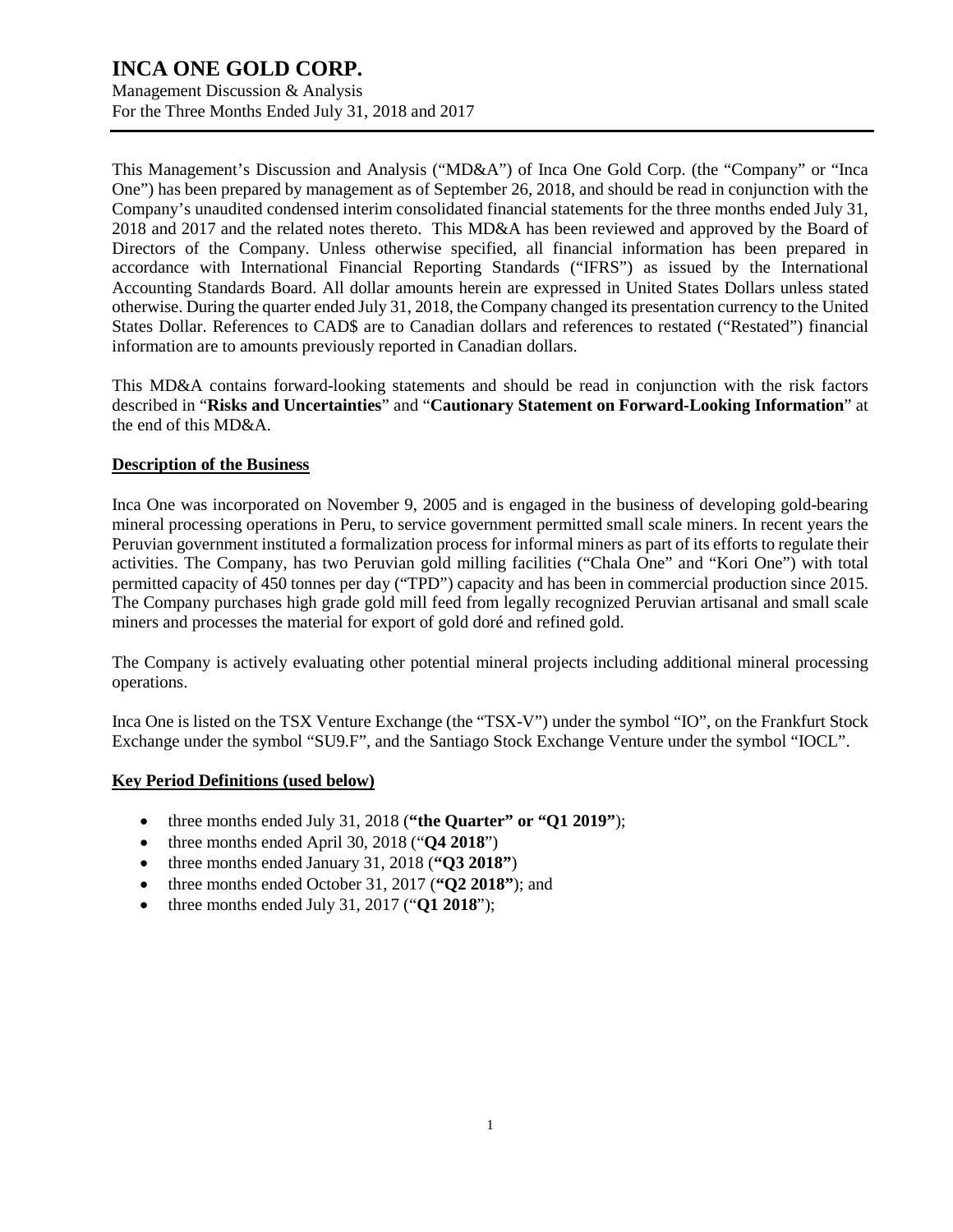Management Discussion & Analysis For the Three Months Ended July 31, 2018 and 2017

# **First Quarter 2019 Highlights and Key Business Developments**

- Subsequent to Q1 2019, on August 21, 2018 the Company completed the acquisition of a100% interest on Anthem United Inc. ("Anthem"), which owns a 90.14% interest in the 350 tonnes per day ("TPD") Koricancha ore processing facility in Peru ("Kori One"), from Equinox Gold Corp. (TSXV: EQX) ("Equinox") for cash and shares totaling approximately \$16.3 million, less any IGV tax credits collected to the benefit of Inca One. Kori One is located approximately 50km from the Company's Chala One mineral processing plant and should give rise to cost synergies and provide a platform for growth.
- During Q1 2019, the Company processed 9,404 tonnes compared to 6,699 processed during Q4 2018, an increase of 40.4% and processed an average of 102 TPD, which represent an increase of 30.46% when compared with Q4 2018.
- During September 2018, the Company renegotiated the terms of a \$0.3 million secured debenture, extending the term to maturity for additional 24 months to August 31, 2020.

| <b>Quarter over Quarter</b><br>highlights            | Q1<br>2019 | Q <sub>4</sub><br>2018 | Q3<br>2018 | Q <sub>2</sub><br>2018 | Q1<br>2018 | <b>Variance</b><br>$\frac{6}{9}$<br>Q1 2019<br>to Q4<br>2018 | <b>Variance</b><br>$\frac{6}{9}$<br>Q1 2019<br>to Q1<br>2018 |
|------------------------------------------------------|------------|------------------------|------------|------------------------|------------|--------------------------------------------------------------|--------------------------------------------------------------|
| Tonnes processed in<br>COGS(t)                       | 8,056      | 6,416                  | 5,316      | 6,094                  | 5,711      | 25.56%                                                       | 41.05%                                                       |
| Tonnes processed in<br>period (t)                    | 9,404      | 6,699                  | 5,254      | 5,965                  | 5,806      | 40.37%                                                       | 61.98%                                                       |
| Average daily<br>processing volume (t)               | 102.2      | 78.4                   | 61.5       | 64.8                   | 63.1       | 30.46%                                                       | 61.98%                                                       |
| Mineral grade processed<br>$(oz/t \text{ gold})$     | 0.51       | 0.53                   | 0.48       | 0.54                   | 0.47       | $(3.94\%)$                                                   | 7.75%                                                        |
| Gold sold (equivalent)<br>(oz)                       | 4,324      | 2,658                  | 2,290      | 2,846                  | 2,417      | 62.66%                                                       | 78.93%                                                       |
| Gold sold (oz)                                       | 4,250      | 2,587                  | 2,226      | 2,782                  | 2,366      | 64.26%                                                       | 79.63%                                                       |
| Silver sold (oz)                                     | 6,491      | 5,664                  | 4,901      | 4,853                  | 3,824      | 14.59%                                                       | 69.75%                                                       |
| Sales revenue $(\$)$ <sup>(1)</sup>                  | 5,645,321  | 3,533,048              | 2,947,100  | 3,686,942              | 3,054,908  | 59.79%                                                       | 84.80%                                                       |
| Cost of goods sold<br>("COGS") $($ \$) $^{(1)}$      | 5,217,138  | 3,610,453              | 3,113,563  | 3,643,592              | 3,176,240  | 44.50%                                                       | 64.26%                                                       |
| Gross operating margin<br>(deficit) $($ \$) $^{(1)}$ | 428,183    | (77, 405)              | (166, 463) | 43,350                 | (121, 332) | 653.17%                                                      | 452.90%                                                      |
| Revenue per tonne $(\$)$ <sup>(1)</sup>              | 701        | 551                    | 554        | 605                    | 535        | 27.26%                                                       | 31.01%                                                       |

# **Operational Highlights – Chala One**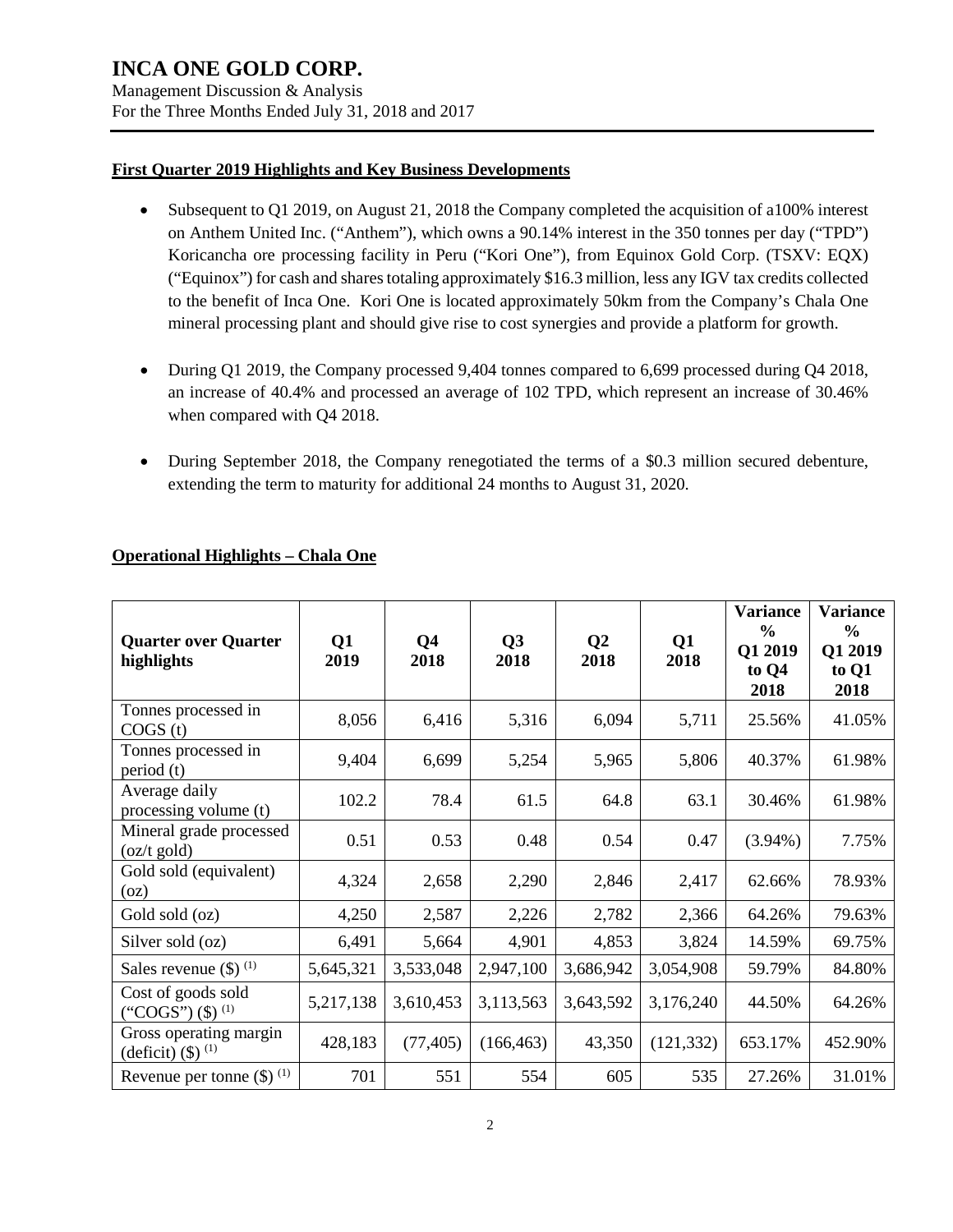Management Discussion & Analysis For the Three Months Ended July 31, 2018 and 2017

| <b>Quarter over Quarter</b><br>highlights | Q <sub>1</sub><br>2019 | Q <sub>4</sub><br>2018 | Q <sub>3</sub><br>2018 | $\mathbf{Q}$<br>2018 | Q <sub>1</sub><br>2018 | <b>Variance</b><br>$\frac{6}{6}$<br>Q1 2019<br>to Q4<br>2018 | <b>Variance</b><br>$\%$<br>Q1 2019<br>to Q1<br>2018 |
|-------------------------------------------|------------------------|------------------------|------------------------|----------------------|------------------------|--------------------------------------------------------------|-----------------------------------------------------|
| Cost per tonne $(\$)$                     | 648                    | 563                    | 586                    | 598                  | 556                    | 15.08%                                                       | 16.45%                                              |
| Gross margin per tonne<br>$($ \$)         | 53                     | (12)                   | (31)                   | 7                    | (21)                   | 541.67%                                                      | 452.90%                                             |
| Average gold price per<br>$oz sold$ (\$)  | 1,306                  | 1,329                  | 1,287                  | 1,295                | 1,264                  | $(1.77\%)$                                                   | 3.28%                                               |
| Cost per oz sold $(\$)$                   | 1,207                  | 1,358                  | 1,360                  | 1,280                | 1,314                  | (11.17%)                                                     | $(8.20\%)$                                          |
| Gross margin per oz<br>sold $(\$)$        | 99                     | (29)                   | (73)                   | 15                   | (50)                   | 441.38%                                                      | 298.00%                                             |
| Average London Close<br>price $(\$)$      | 1,274                  | 1,330                  | 1,295                  | 1,292                | 1,247                  | $(4.24\%)$                                                   | 2.12%                                               |

(1) Amounts previous to Q1 2019 have been Restated to United States dollars

# **Acquisition of the Koricancha Processing Facility in Peru**

Subsequent to Q1 2019, on August 21<sup>st</sup>, 2018 the Company completed the acquisition of a 100% ownership of Anthem United Inc., which owns a 90.14% interest in the 350 TPD Kori One ore processing facility in Peru, from Equinox for cash and shares totaling approximately \$16.3 million, less any IGV tax credits collected to the benefit of Inca One. Kori One is located approximately 50km from the Company's Chala One mineral processing plant and should give rise to cost synergies and provide a platform for growth.

Under the terms of the Purchase Agreement, Inca One acquired a 90.14% ownership of Kori One (the "Transaction") from Equinox and certain minority shareholders and terminated a 3.5% gold stream that was previously payable by Kori One for total consideration as follows:

- CAD\$6 million was paid by the issuance of 110,050,225 common shares of Inca One ("Inca One Shares") on completion of the Purchase Agreement at a deemed price of CAD\$0.055 per common share, of which 51,269,708 Inca One Shares were issued to Equinox, 51,269,708 Inca One Shares were issued to SA Targeted Investing Corp. ("SATIC") a subsidiary of Sandstorm Gold Ltd. (TSX: SAND) in consideration for the termination of the gold stream and the remaining Inca One Shares were issued to certain minority shareholders who hold an interest in Kori One. Equinox and SATIC acquired the Inca One shares for investment purposes only.
- CAD\$2.5 million payment to Equinox on the first anniversary of the completion of the Purchase Agreement to be paid in cash or Inca One Shares at the discretion of Inca One, based on the higher of CAD\$0.065 per share and the preceding 20-day volume weighted average price of Inca One Shares, subject to Equinox's ownership of Inca One Shares not exceeding 19.99% of the outstanding Inca One Shares (the "Equinox Ownership Limit").
- CAD\$2.5 million payment to Equinox on the second anniversary of the completion of the Purchase Agreement to be paid in cash or Inca One Shares at the discretion of Inca One, based on the higher of CAD\$0.065 per share and the preceding 20-day volume weighted average price of Inca One Shares, subject to the Equinox Ownership Limit.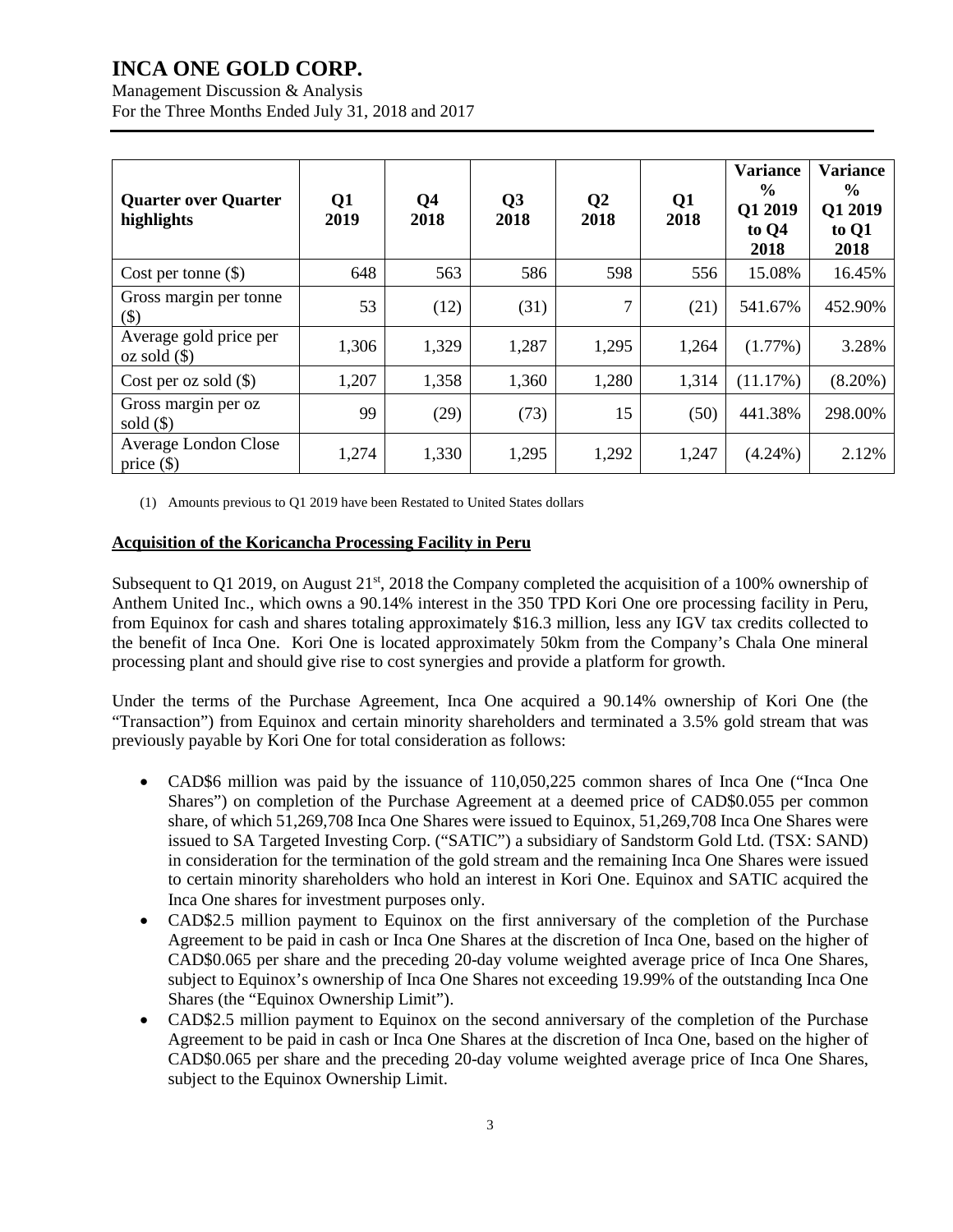Management Discussion & Analysis For the Three Months Ended July 31, 2018 and 2017

- CAD\$1.5 million payment to Equinox in cash on the second anniversary of the completion of the Purchase Agreement.
- CAD\$2.5 million payment to Equinox on the third anniversary of the completion of the Purchase Agreement to be paid in cash or Inca One Shares at the discretion of Inca One, based on the higher of CAD\$0.065 per share and the preceding 20-day volume weighted average price of Inca One Shares, subject to the Equinox Ownership Limit.
- Payment in cash to Equinox on or before the third anniversary of the completion of the Purchase Agreement for the difference between the amount of working capital at closing and \$3 million and certain payments related to outstanding value-added taxes receivable by Koricancha, subject to receipt.
- As part of the Transaction, the Company acquired approximately \$4.2 million in historical IGV related to the construction of Koricancha and has agreed to pay Equinox for 50% of amounts collected less costs to collect, the remainder of which is for the benefit of the Company.

In connection with the Transaction, Equinox is entitled to one seat on the Company's Board of Directors and an equity participation right equal to their ownership so long as they hold in excess of 9.9% of Inca One's outstanding shares. Inca One also granted Equinox security over the non-interest bearing deferred payments by way of a pledge of the shares of Anthem.

Kori One is a custom built, fully operational, industrial gold ore processing facility strategically situated in the Arequipa region of Peru. It is located at sea level, fully serviced by excellent infrastructure just 10 minutes from the Pan American Highway, within the Nazca-Ocona gold belt in Southern Peru. It is permitted for 350 TPD. Kori One was first commissioned in July 2015 and achieved commercial production on October 1, 2015. It has been servicing the small-scale mining sector of Peru for three years and has a stockpile of material currently being processed. The fully integrated plant features a carbon-in-leach gold circuit, and it is a condition of the Transaction that there will be at least \$3 million of existing working capital in place that Inca One will deploy toward ore purchases as required.

# **Future Outlook**

The Company believes that it now has a platform for growth with 450 TPD of permitted capacity and has established itself as the leader for publicly listed gold processing companies in Peru. Chala One is operating at or near it's permitted capacity of 100 TPD and the Company believes that it has the working capital to operate Kori One profitably at approximately 150 TPD.

Upon taking control of the day to day management of Kori One in late August, the Company rolled out a new pricing program to align Kori One mineral purchasing with that of Chala One. Additionally, several mineral suppliers from both plants have been rerouted to the other, in order to minimize transportation and logistic costs and maximize delivery efficiency. As a result of the new pricing to increase profitability, there has been a temporary reduction in mineral deliveries. The Company believes that in the short term, this could mean a reduction in production at Kori One but will also create a solid supplier base with much more profitable conditions. The Company's mineral purchasing team has a detailed plan for ramping up production at Kori One to 150 TPD within three to six months.

With the addition of Kori One, there are many opportunities for cost savings and synergies. The Company has commenced a cost reduction program, whereby the mineral purchasing teams have been consolidated and the redundant satellite offices and rental vehicles have been eliminated. Additionally, several members of the Kori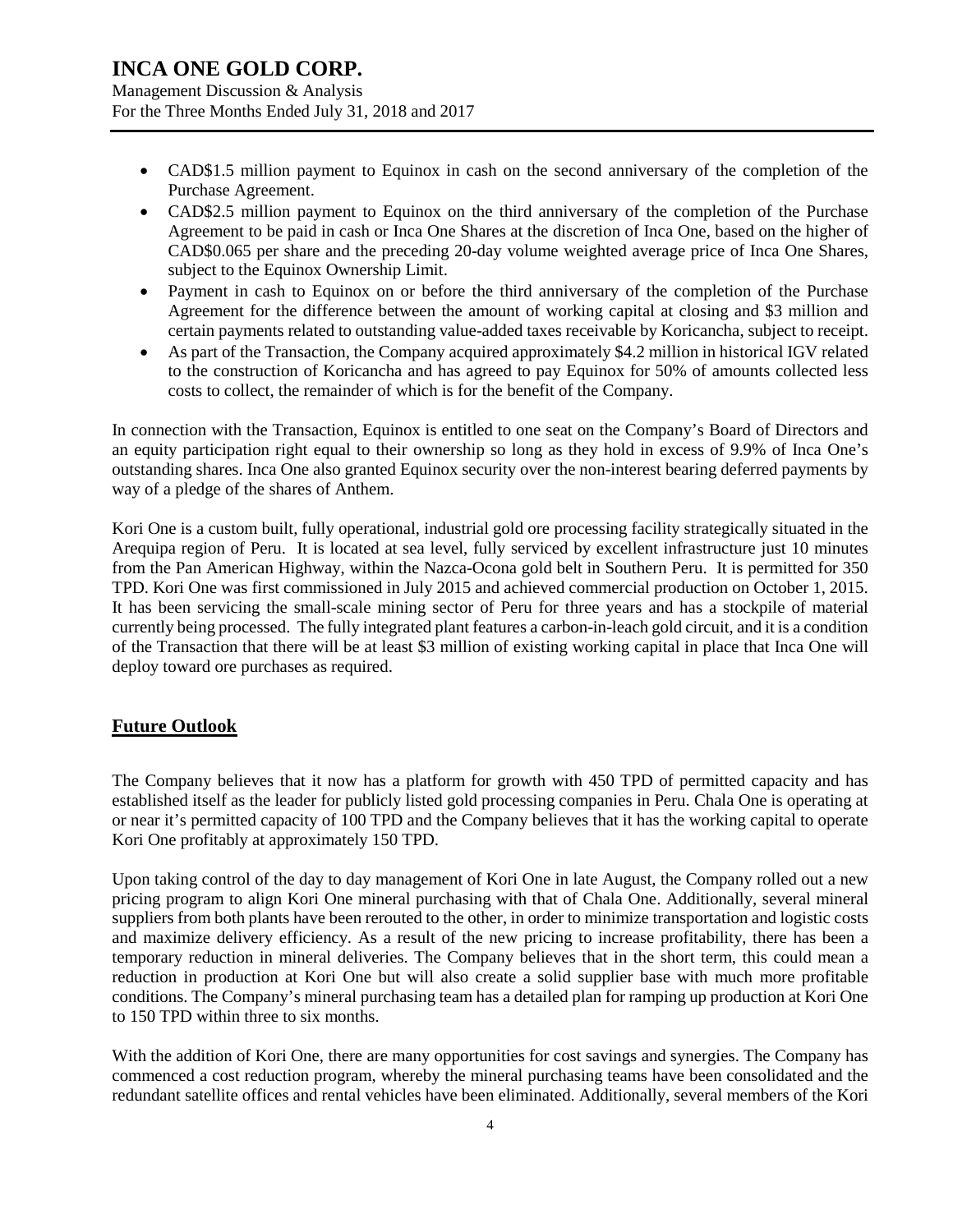Management Discussion & Analysis For the Three Months Ended July 31, 2018 and 2017

One senior management team have stepped down and left the Company, making way for the Chala One team to take control.

The Company is also exploring several opportunities to reduce the cost of mobile equipment at Kori One and for using the excess capacity at Chala One's desorption facilities to process Kori One's loaded carbon. Currently, Kori One's carbon is being desorbed by a third party facility in Lima. The Company believes that these two projects alone could save more than \$75,000 per month. There are other opportunities and potential for centralized purchasing and tax restructuring.

In addition to the cost savings and synergies, the Company believes that having Equinox as a new significant and supportive long-term shareholder will enhance Inca One's scale and capital markets profile. Equinox is a leader in the mining space and now holds 19.99% of the common shares of the Company

The working capital of the Company, combined with the working capital of Kori One, is expected to be in excess of \$4 million. The Company believes that this will allow the combined companies to maintain a minimum of 250 TPD and at the same time allow for organic growth. The Company is confident that with both Chala One and Kori One operations it should be able to achieve ongoing profitability in fiscal 2019.

## **Selected Quarterly and Annual Information**

The following selected financial data with respect to the Company's financial condition and results of operations has been derived from the unaudited condensed interim consolidated financial statements of the Company for the three months ended July 31, 2018 and 2017 and from the restated audited consolidated financial statements for the year ended April 30, 2018 as applicable. The selected financial data should be read in conjunction with those financial statements and the notes thereto.

|                                                   | Three months ended   |                |                 |  |
|---------------------------------------------------|----------------------|----------------|-----------------|--|
|                                                   |                      |                |                 |  |
|                                                   | <b>July 31, 2018</b> | April 30, 2018 | July 31, 2017   |  |
|                                                   |                      | Restated       | <b>Restated</b> |  |
|                                                   | \$                   | S              | S               |  |
| Revenue                                           | 5,645,321            | 3,533,048      | 3,054,908       |  |
| Cost of goods sold                                | (5,217,138)          | (3,610,453)    | (3,176,240)     |  |
| Gross margin (deficit)                            | 428,183              | (77, 405)      | (121, 332)      |  |
| Finance and other (expense) income, net           | (96, 682)            | (141,065)      | (60, 173)       |  |
| Reversal of prior year impairments <sup>(i)</sup> |                      |                | 224,142         |  |
| Restructuring gain (loss)                         |                      | (165, 534)     |                 |  |
| Net loss for the year                             | (186, 479)           | (1,112,921)    | (435, 187)      |  |
| Net loss per share (basic and diluted)            | (0.00)               | (0.01)         | (0.01)          |  |
| Other comprehensive income (loss)                 | (129, 891)           | (1,019,746)    | (713, 938)      |  |

(*i*) During Q1 2018, the Company recovered amounts receivable of \$224,142 which were previously impaired as result of the 2017 restructuring process.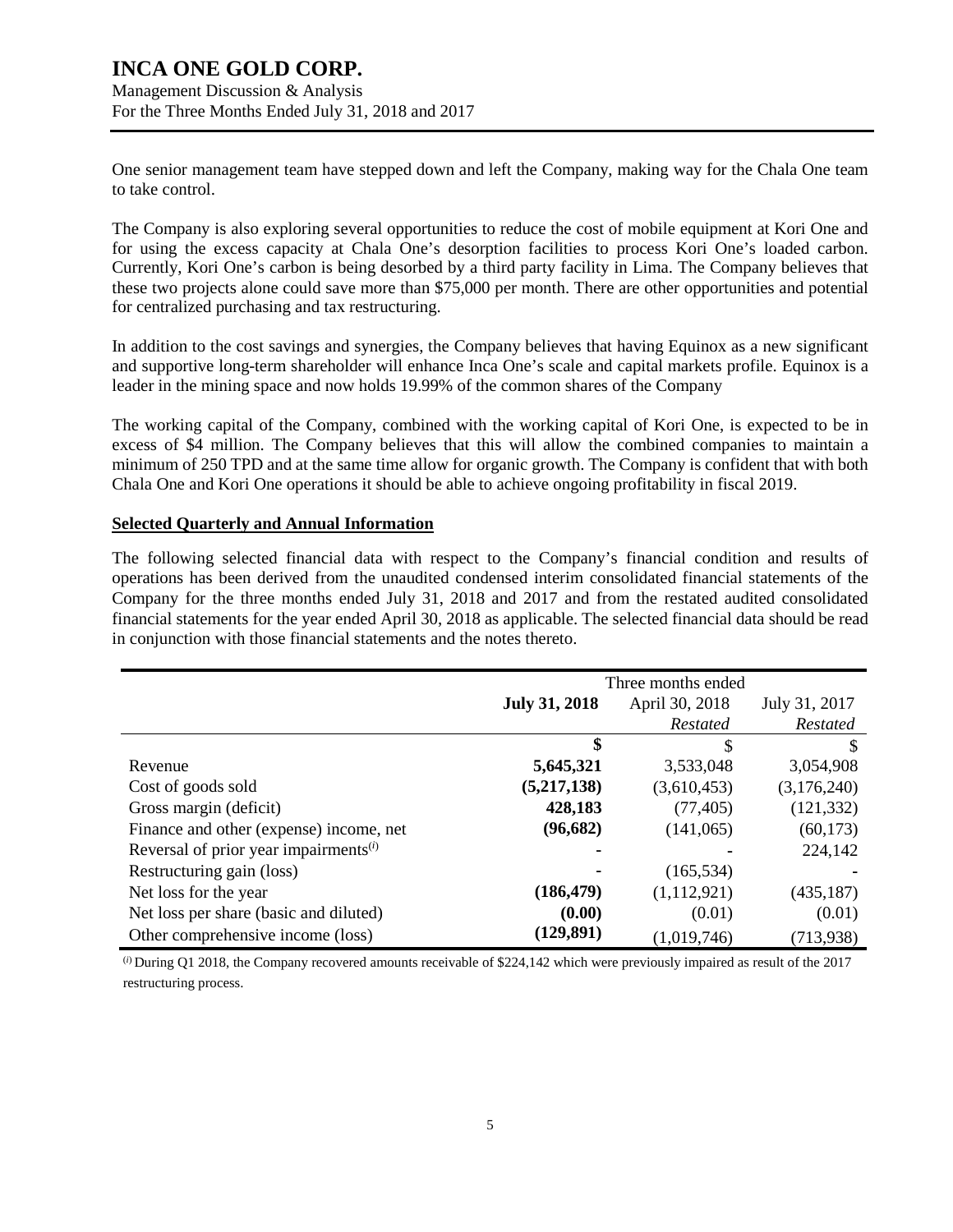Management Discussion & Analysis

For the Three Months Ended July 31, 2018 and 2017

|                             | Three months ended   |                |               |
|-----------------------------|----------------------|----------------|---------------|
|                             | <b>July 31, 2018</b> | April 30, 2018 | July 31, 2017 |
|                             |                      | Restated       | Restated      |
|                             |                      |                |               |
| Total assets                | 8,597,041            | 9,468,09       | 7,949,362     |
| Total current liabilities   | 2,784,438            | 3,485,635      | 2,155,039     |
| Total long term liabilities | 2,713,920            | 2,788,264      | 3,499,863     |

The following table sets out selected quarterly financial data from the Company's unaudited quarterly financial statements for the last eight quarters.

|                                 | Working<br>capital |                     | Long term          |                 | <b>Basic loss</b> |
|---------------------------------|--------------------|---------------------|--------------------|-----------------|-------------------|
| <b>Quarter ended</b>            | (deficiency)       | <b>Total assets</b> | <b>liabilities</b> | <b>Net loss</b> | per share         |
|                                 | S                  | \$                  | \$                 | \$              | S                 |
| <b>July 31, 2018</b>            | 727,893            | 8,597,041           | 2,713,920          | (186, 479)      | (0.00)            |
| April 30, 2018 <sup>(1)</sup>   | 776,225            | 9,468,096           | 2,788,264          | (1,112,921)     | (0.01)            |
| January 31, 2018 <sup>(1)</sup> | (578, 013)         | 8,976,399           | 1,511,505          | (879, 833)      | (0.01)            |
| October 31, 2017 <sup>(1)</sup> | (1,604,808)        | 7,858,765           | 1,394,355          | (742, 652)      | (0.01)            |
| July 31, 2017 <sup>(1)</sup>    | 528,351            | 7,949,362           | 3,499,863          | (435, 187)      | (0.01)            |
| April 30, 2017 <sup>(1)</sup>   | 220,383            | 7,060,394           | 3,263,980          | (706, 915)      | (0.01)            |
| January 31, 2017 <sup>(1)</sup> | 358,848            | 7,312,185           | 1,977,881          | (1,325,240)     | (0.02)            |
| October 31, 2016 <sup>(1)</sup> | 1,791,406          | 7,944,122           | 2,363,567          | 677,821         | 0.02              |

(1) Amounts previous to Q1 2019 have been Restated to United States dollars

## **Results of Operations**

## **Three months ended July 31, 2018 compared to three months ended July 31, 2017**

Revenue for Q1 2019 was \$5.6 million (Q1 2018 - \$3.1 million) and cost of goods sold was \$5.2 million (Q1 2018 – \$3.2 million) resulting in a gross operating margin of \$0.4 million (Q1 2018 – gross operating deficit of \$0.1 million). The gross operating margin improved mainly due to the increase of 2,345 tonnes processed to 8,056 when compared to 5,711 tonnes processed in Q1 2018 which resulted in the increase in the gross margin per ton of \$74 for Q1 2019 when compared to Q1 2018.

During Q1 2019, the Company reported a net loss of \$0.2 million, a decrease in loss of \$0.2 compared to a net loss of \$0.4 million during Q1 2018. This change is partially explained by the combination of the increase in operating margin of \$0.5 million (Q1 2019 operating margin of \$0.4 compared to Q1 2018 operating deficit of \$0.1 million) and:

a) The increase in corporate and administrative expenses by \$0.04 million (Q1 2019 - \$0.52 million compared to Q1 2018 - \$0.48 million), which is mainly explained by an increase in share-based payment of \$0.03 million (Q1 2019 - \$0.03 million compared to Q1 2018 - \$nil)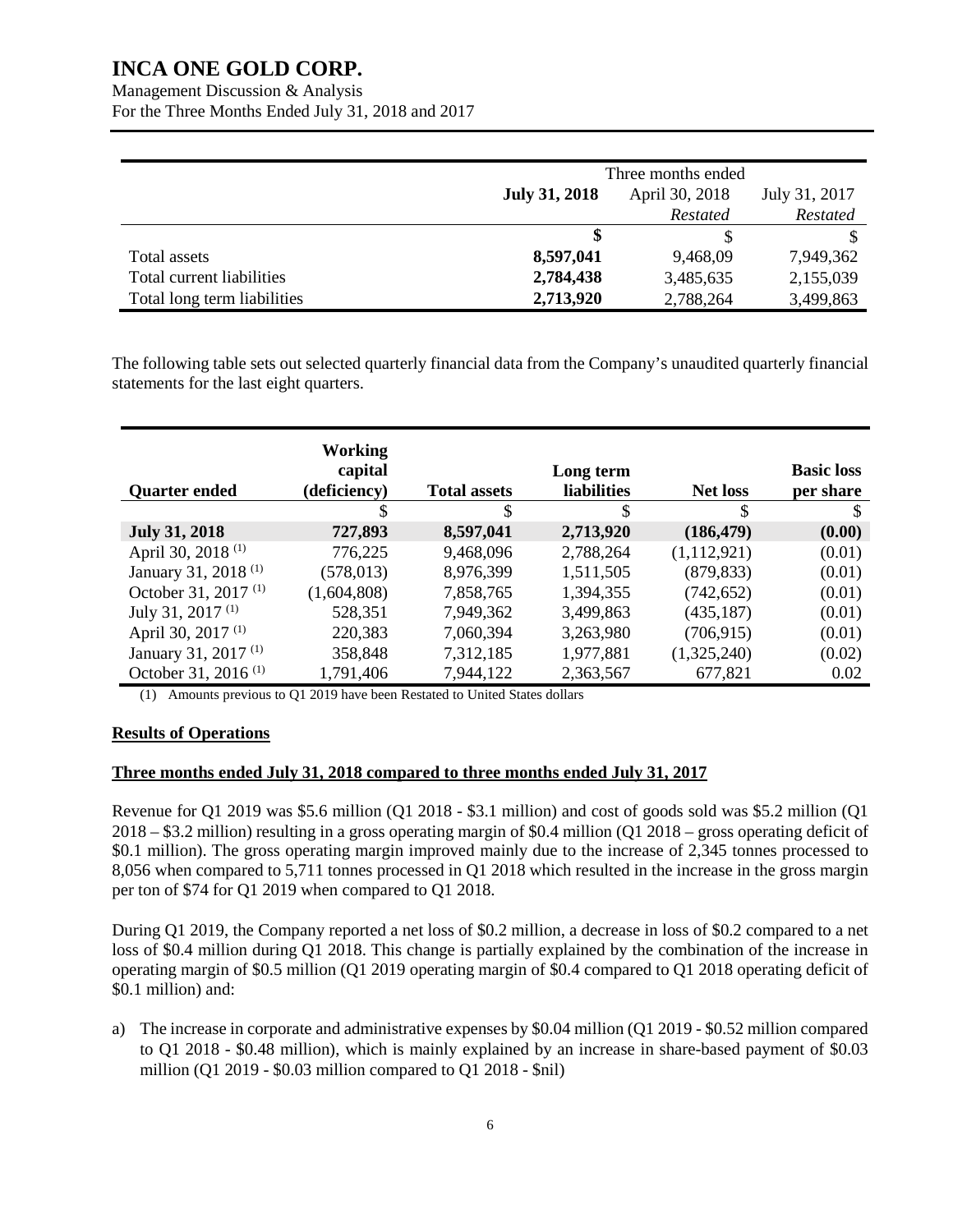Management Discussion & Analysis For the Three Months Ended July 31, 2018 and 2017

- b) The increase in finance expenses by \$0.04 million (Q1 2019 \$0.1 million compared to Q1 2018 \$0.06 million); and
- c) The decrease in reversal of prior year impairments by \$0.22 million (Q1 2019 \$nil compared to Q1 2018 \$0.2 million).

## **Liquidity and Capital Resources**

As at July 31, 2018, the Company has financed its operations and met its capital requirements primarily through operational cash flow re-investment at the Chala One plant and the issuance of capital stock by way of private placements. The Company had cash of \$0.07 million at July 31, 2018, representing a decrease of \$0.19 million compared with cash of \$0.27 million at April 30, 2018.

The Company reported working capital of \$0.7 million at July 31, 2018 as compared to a working capital of \$0.7 million at April 30, 2018.

Management intends to fund operating and administration costs and debt and debt service costs over the year with the proceeds from gold doré and refined gold sales at the Company's Chala One and Kori One plants, from debt and equity financing and proceeds from option and warrant exercises. Notwithstanding these proceeds the Company expects to continue to be dependent on its capital resources which are largely determined by the strength of the junior resource markets, by the status of the Company's projects in relation to these markets and by its ability to compete for investor support of its projects.

#### *Debt Restructuring and Debt Settlement*

As a result of the Restructuring and Debt Settlement of CAD\$2.7 million, on March 29, 2018 the Company issued a CAD\$1.6 million secured debenture with a maturity date on September 1, 2021, which bears an interest rate of 11% per annum, and has priority security over the assets of the Company (the "CAD Secured Debenture"). Principal is due on maturity, and the Company is required to make quarterly interest payments commencing on September 1, 2018. Accrued interest of \$0.06 million has been included in accounts payable at July 31, 2018.

Subsequent to the end of Q1-2019, the Company renegotiated the terms of a \$0.3 million secured debentures extending the term to maturity for an additional 24 months to August 31, 2020. Interest of 11% per annum is payable in six equal installments commencing May 31, 2019.

#### Share Issuances

At July 31, 2018, there were 146,426,552 issued and fully paid common shares (April 30, 2018 – 146,426,552, post consolidation).

There were no share capital transactions for the three months ended July 31, 2018.

## **Summary of Outstanding Share Data**

As at the date of this MD&A, the Company had 256,810,110 common shares issued outstanding and 9,352,867 share-based options and 95,821,809 warrants outstanding (with exercise prices ranging between CAD\$0.075 and CAD\$3.01 per share). The fully diluted shares outstanding at the date of this MD&A is 361,984,776.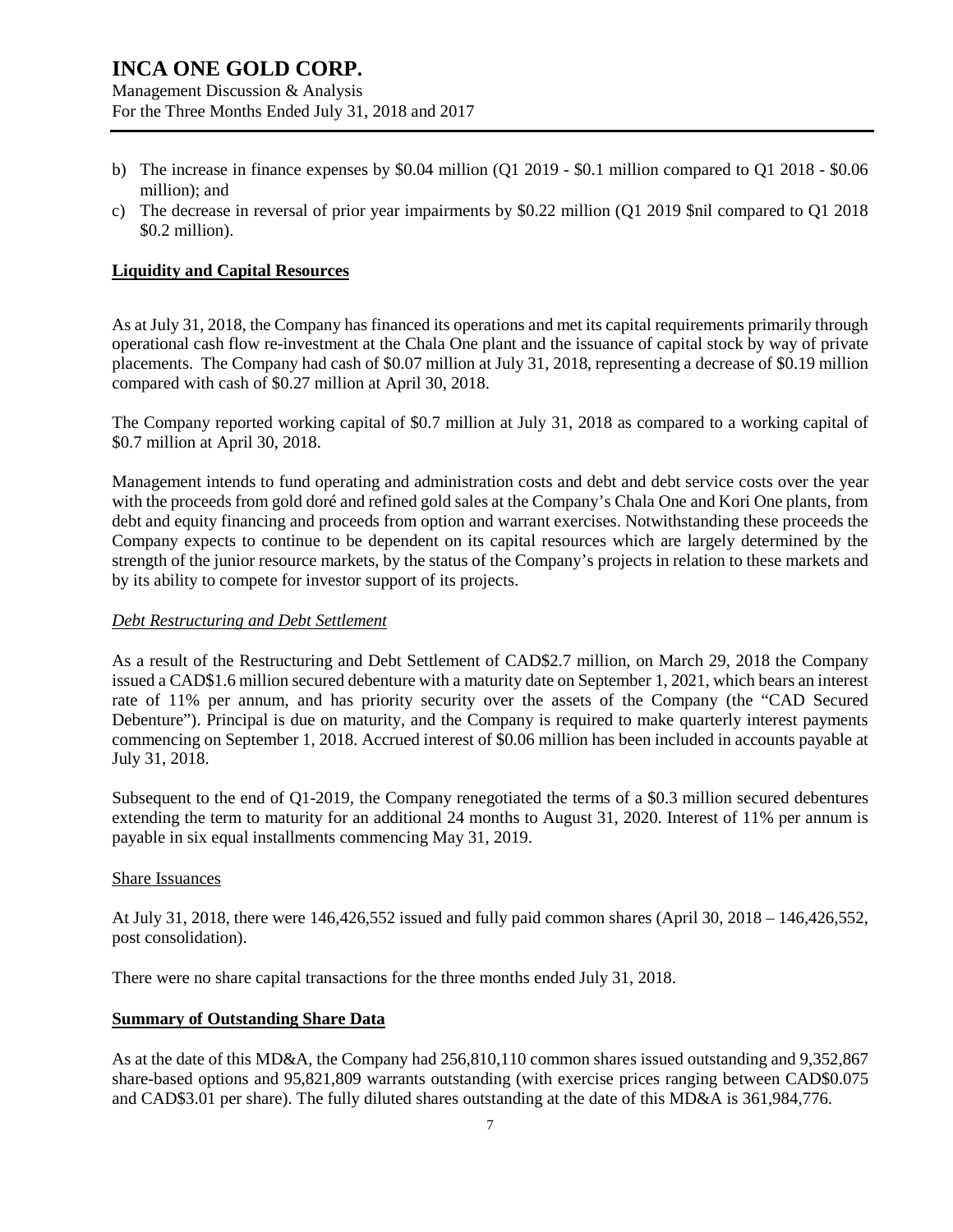Management Discussion & Analysis For the Three Months Ended July 31, 2018 and 2017

#### **Transactions with Related Parties**

#### **(a) Related Party Transactions**

The Company's related parties consist of the Company's directors, officers, former officers and companies associated with these individuals including the following:

- A company owned by Edward Kelly, the Company's CEO (also a director).
- A company controlled by Oliver Foeste, the Company's former CFO.
- A company owned by both George Moen, the Company's former Chief Operating Officer and Mark Wright, the Company`s VP Operations & New Projects.
- A company owned by Mark Wright, the Company`s VP Operations & New Projects.

The following expenditures were charged by related parties during the three months ended July 31, 2018 and 2017:

|                                         | Three Months Ended July 31, |         |
|-----------------------------------------|-----------------------------|---------|
|                                         | 2017<br>2018                |         |
|                                         | \$                          |         |
| Accounting and professional fees        |                             | 20,058  |
| Management salaries and consulting fees | 69,529                      | 77,924  |
| Director fees                           | 7,446                       | 5,676   |
| Share-based payments                    | 28,318                      |         |
| Rent                                    |                             | 14,237  |
|                                         | 105,293                     | 117,895 |

Accounting and professional fees were paid to a company controlled by the former CFO. Consulting and management fees were paid to companies controlled by the CEO, former CFO and VP Operations & New Projects. Finance costs on interest bearing debt instruments were paid or accrued to companies controlled by the CEO and to a company controlled by a director. Office rent was paid or accrued to a company controlled by the former CFO.

## **(b) Compensation of Key Management Personnel**

The Company's key management personnel have authority and responsibility for planning, directing and controlling the activities of the Company and includes the Directors, CEO, CFO, former CFO, former COO and VP Operations & New Projects. Compensation in respect of services provided by key management consists of consulting and management fees paid to companies controlled by the CEO, former CFO, former COO and VP Operations & New Projects, accounting fees paid to companies controlled by a director or company controlled by the former CFO, and by the issue of options. The compensation for key management personnel paid as management, accounting and former CFO fees was for the three months ended July 31, 2018 and 2017 as follows: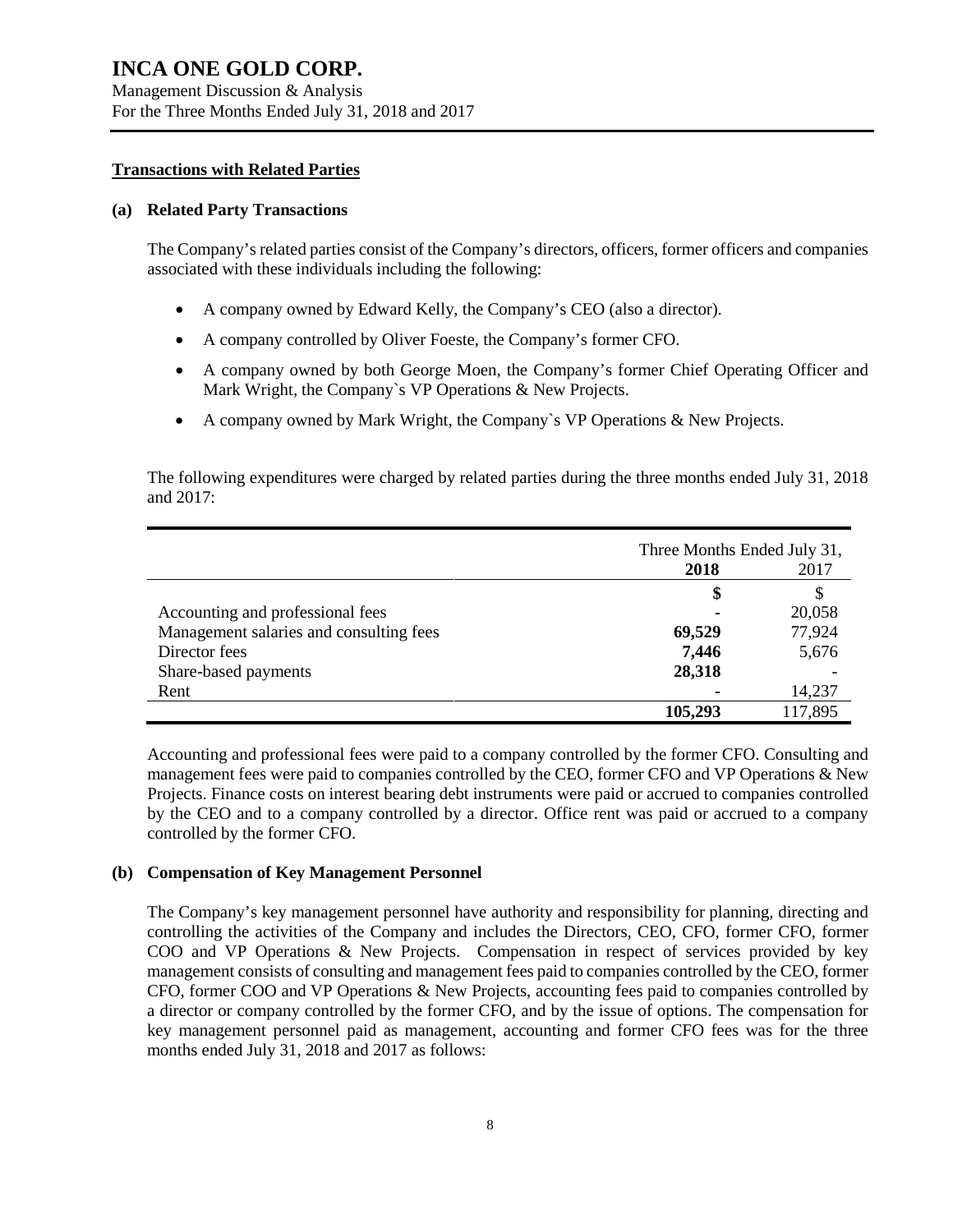Management Discussion & Analysis For the Three Months Ended July 31, 2018 and 2017

|                      | Three Months Ended July 31, |        |  |
|----------------------|-----------------------------|--------|--|
|                      | 2018                        | 2017   |  |
|                      | S                           |        |  |
| Management fees      | 46,009                      | 77,924 |  |
| Salaries             | 23,520                      |        |  |
| Share-based payments | 28,318                      |        |  |
|                      | 97,847                      | 77,924 |  |

## **(c) Related Party Balances**

All related party balances payable, including for business expenses reimbursements, interim advances to the Company, annual bonuses as approved by the board of directors, and for services rendered as at July 31, 2018 are non-interest bearing and payable on demand, and are comprised of \$121,336 (April 30, 2018 - \$121,206) payable to the CEO and a company controlled by the CEO, \$23,740 (April 30, 2018 - \$24,392) payable to the VP Operations & New Projects or a company controlled by the VP Operations & New Projects, \$78,922 (April 30, 2018 - \$85,006) payable to the CFO and \$12,510 receivable, net of \$45,107 payable (April 30, 2018 – \$20,251 receivable , net of 38,178 payable) to the Directors or companies controlled by the Directors.

## **Commitments**

In addition to the commitments in connection with the Company's financings, the Company has:

- a three-year rent agreement for its corporate office in Lima, Peru, with a monthly payment of \$3,574 and termination date on July 31, 2021, and
- a five-year rent agreement for its corporate office in Vancouver, Canada with a monthly payment of CAD\$3,726 and termination date on July 31, 2023.

During the three months ended July 31, 2018 the Company had commitments through a financial liability to sell approximately 742 ounces of gold doré to a third party, which would be settled at a future date in either cash or through the delivery of gold. At July 31, 2018, the fair value of amount owing under these contracts at the gold spot rate were \$905,945 (April 30, 2018 - \$974,394) and is included in derivative financial liability.

As at July 31 2018 the Company had commitments to sell approximately 226 ounces of gold doré to third parties, which was settled subsequent to July 31, 2018 through the delivery of gold. At July 31, 2018 the fair value of these commitments is \$246,359. Additionally, the Company received advances of \$500,000 to be offset against future sales of gold doré. Both amounts, totaling \$746,359 (April 30, 2018 - \$1,064,585) have been included as current deferred revenues.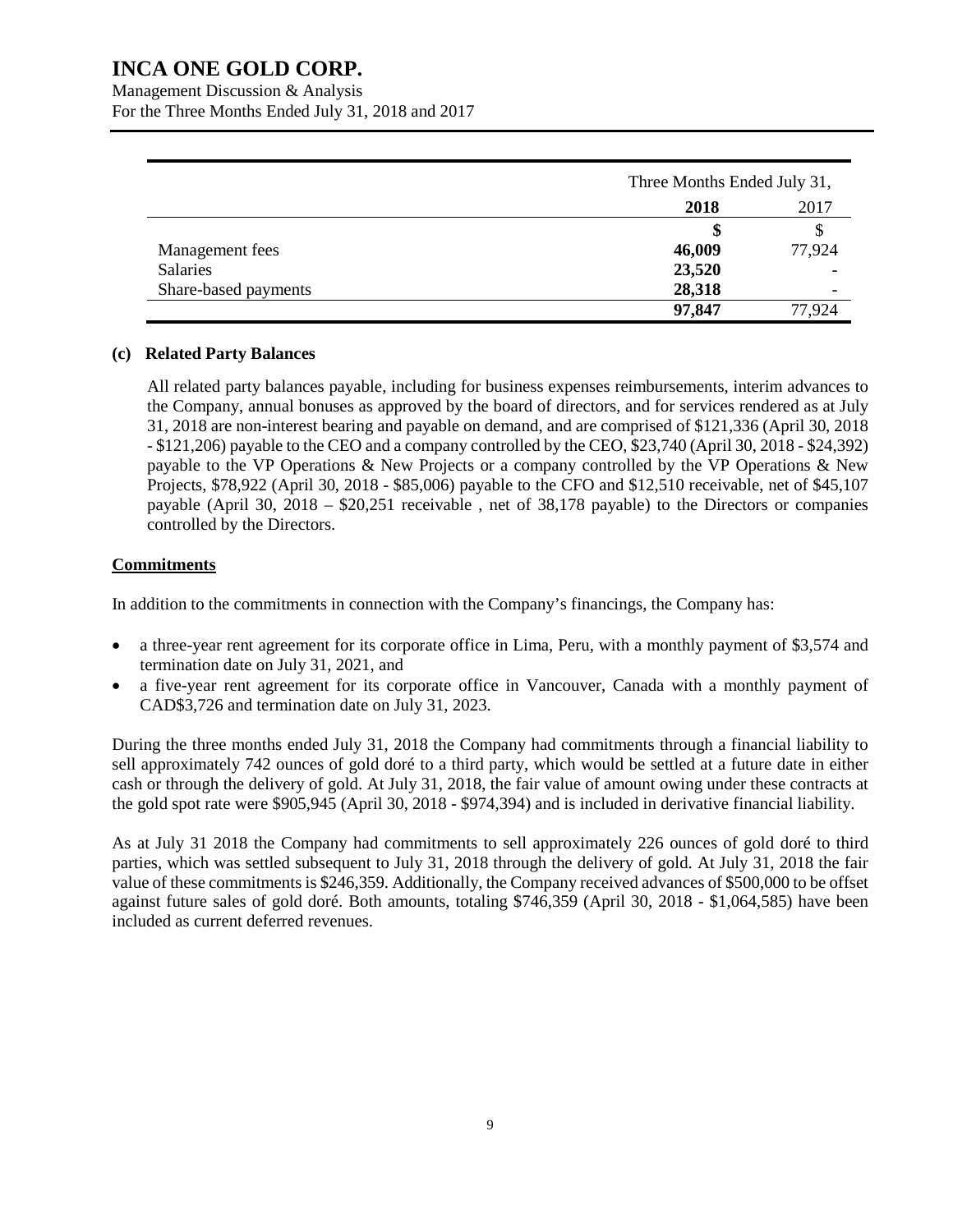#### Management Discussion & Analysis For the Three Months Ended July 31, 2018 and 2017

|                                                   |              | Within One | One to Five |
|---------------------------------------------------|--------------|------------|-------------|
|                                                   | <b>Total</b> | Year       | Years       |
| <b>Maturity analysis of financial liabilities</b> | \$           | \$         | S           |
| Accounts payable and accrued liabilities          | 1,738,079    | 1,738,079  |             |
| Mineral notes payable                             | 48,779       |            | 48,779      |
| Secured debentures                                | 1,470,737    | 300,000    | 1,170,737   |
|                                                   | 3,257,595    | 2,038,079  | 1,219,516   |
| <b>Commitments</b>                                |              |            |             |
| Office lease rental                               | 300,444      | 77,244     | 223,200     |
| Gold sale deferred revenue                        | 746,359      | 746,359    |             |
| Derivative financial liability                    | 905,945      |            | 905,945     |
| Asset retirement and reclamation obligations      | 588,459      |            | 588,459     |
|                                                   | 2,541,207    | 823,603    | 1,717,604   |
|                                                   | 5,798,802    | 2,861,682  | 2,937,120   |

A summary of undiscounted liabilities and future operating commitments at July 31, 2018 are as follows:

# Contingent Debenture

As a result of the 2016 Restructuring and Debt Settlement, the Company issued a \$0.78 million contingent debenture certificate (the "Contingent Debenture"), which only becomes payable on the date that the Company achieves two production milestones including (i) achieving 300 tonnes per day mineral processing capacity in Peru, and (ii) achieving three months of 200 tonnes per day average daily production. Upon re-instatement, the Contingent Debenture will have a 12% annual interest rate paid quarterly in arrears, twelve month term to maturity, certain early redemption features, and a general security agreement will be issued. If the performance milestones are not achieved before August 31, 2026, the Contingent Debenture will be cancelled. As at July 31, 2018 the value of the contingent debenture was \$nil.

# **Off-Balance Sheet Arrangements**

The Company has not entered into any off-balance sheet arrangements.

## **Critical Accounting Policies and Estimates**

The preparation of the Company's consolidated financial statements in accordance with IAS 1, *Presentation of Financial Statements*, requires management to make certain critical accounting estimates and to exercise judgment that affect the accounting policies and the reported amounts of assets, liabilities and disclosure of contingent assets and liabilities at the date of the consolidated financial statements and reported amounts of revenues and expenses during the reporting period. Estimates and assumptions are continually evaluated based on historical experience and other factors, including expectations of future events that are believed to be reasonable under the circumstances. In the future, actual experience may differ from these estimates and assumptions. Revisions to accounting estimates are recognized in the period in which the estimates are revised and in any future periods affected. Uncertainty about these assumptions and estimates could result in outcomes that require a material adjustment to the carrying amounts of assets or liabilities in future periods.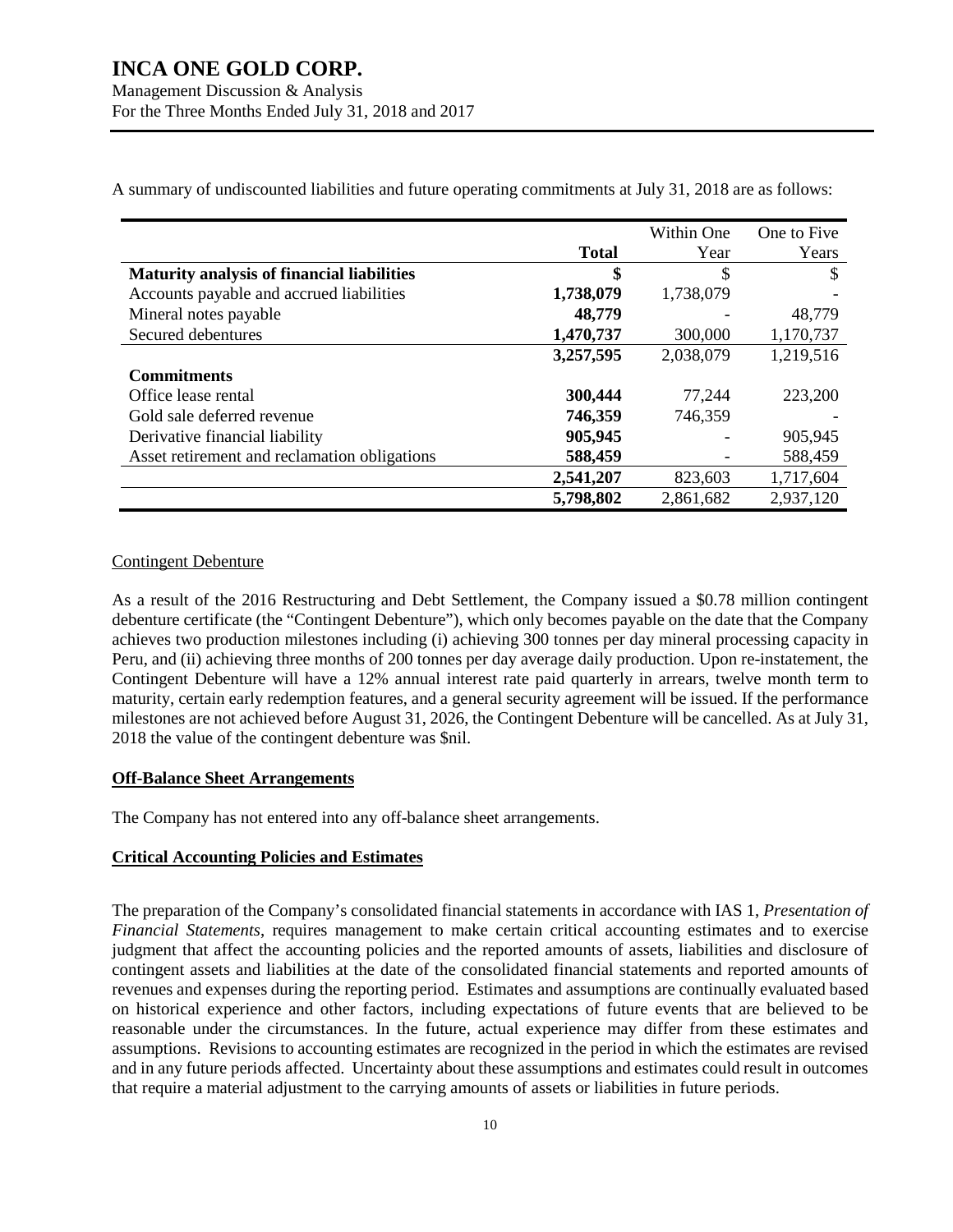Management Discussion & Analysis For the Three Months Ended July 31, 2018 and 2017

Significant accounting judgments that Management has made in the process of applying accounting policies which it considers have had the most significant effect on the amounts recognized in the consolidated financial statements include, but are not limited to going concern, title to and economic recoverability and probability of future economic benefits of exploration and evaluation assets, date of commencement of commercial production, and determination of functional currency. Management considers the areas currently requiring a significant degree of estimation and assumption and which have a significant risk of resulting in a material adjustment to the carrying amount of assets and liabilities within the next financial year, to include, but not be limited to, the value attributed to share-based compensation, convertible debentures and debentures with warrants, marketable securities, asset retirement and reclamation obligation, and deferred taxes.

These accounting policies and estimates are further discussed in the Company's annual audited consolidated financial statements at April 30, 2018.

#### **Risks and Uncertainties**

Mineral processing and natural resources exploration, development, and production involve a number of business risks, some of which are beyond the Company's control. These can be categorized as operational, financial and regulatory risks.

#### *Operational Risks:*

The Company continuously monitors and responds to changes in operational risks, such as those noted below, and seeks to adhere to all regulations governing its operations.

Mineral Supply: The Company may not be able to source sufficient mill feed to economically operate both the Chala One and Kori One plants. In particular, the Company currently sources material exclusively from third party sources and faces a competitive marketplace for purchase of supply from Peruvian government-approved mineral sources. Consequently, the Company does not have control over the mineral grade, metallurgical recovery, nor quantities received, noting that the Company mitigates this risk by working with minimum cut-off purchase grades, providing fair terms to their customers, and sourcing material form established suppliers to ensure best efficiency and profitability of its plant operation.

Production Schedules: In relation to the mineral supply risks, no assurances can be provided that production schedules at the Chala Plant, and the related operating margins and cash flows, are achieved, noting that failure to meet these schedules can have an adverse impact on the Company's profitability, results of operations, cash flows, and overall financial conditions.

Qualified Staff: Due to the competitive marketplace, the Company may have difficulty in hiring and retaining skilled employees and contractors to source sufficient mineral feed, operate the Chala Plant effectively (noting the diversity of mill feed received), and effectively administer the Peruvian permitting, compliance, exportation, and regulatory functions.

Regulations, Permits, and Hazards: The Company must also manage changing governmental laws and regulations, and the Company cannot guarantee title to its properties and permits. The Company must also contend with environmental hazards (including discharge of pollutants or hazardous chemicals), as well as industrial accidents and occupational and health hazards, mechanical failures, the unavailability of materials and equipment, and lack of accessibility to required expertise.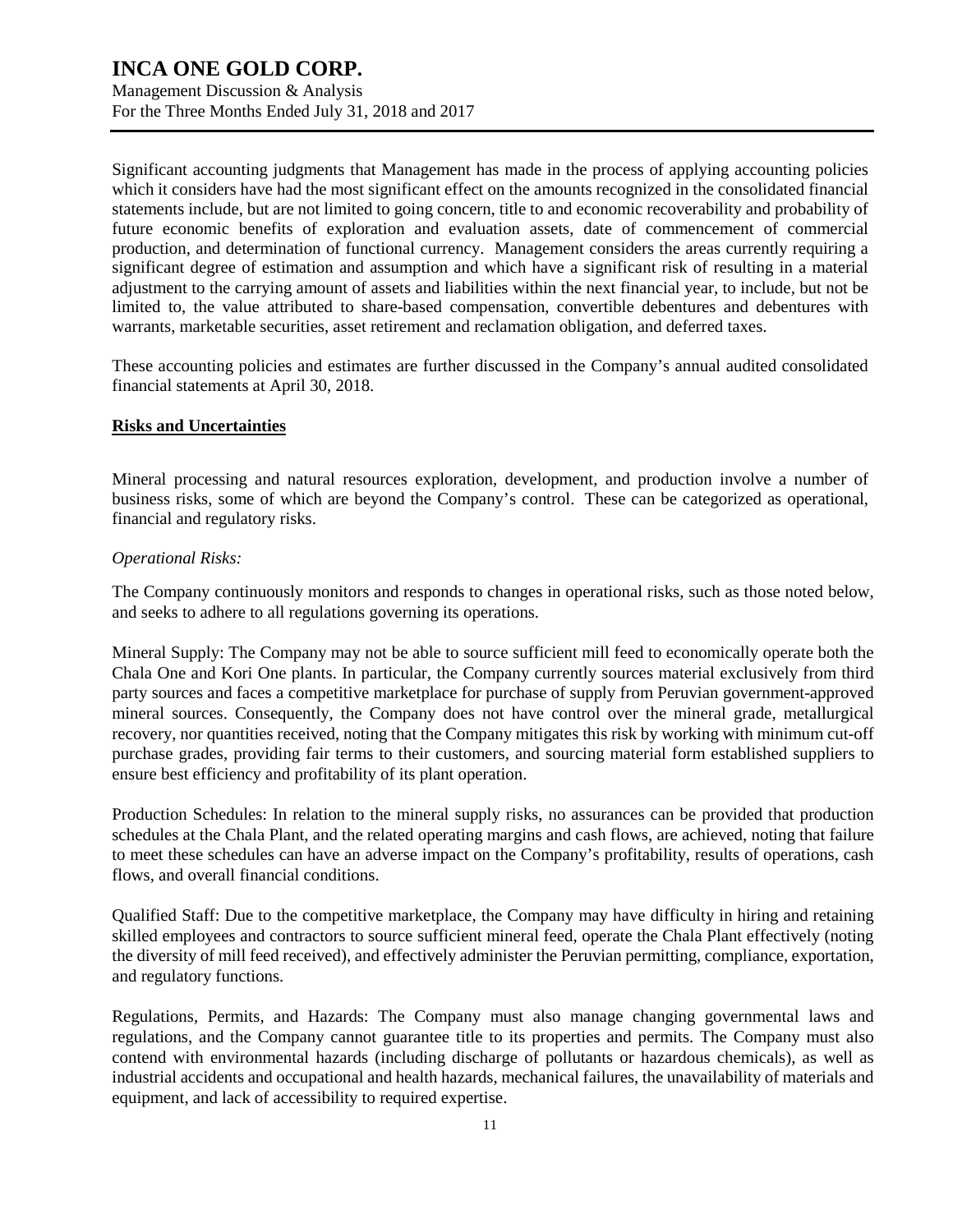Management Discussion & Analysis For the Three Months Ended July 31, 2018 and 2017

Resource Properties: The Company may not be able to find and develop resource properties economically. In addition, the Company may have to deal with development and mining issues including pit slope failures, unusual or unexpected rock formations, poor or unexpected geological or metallurgical conditions, poor or inadequate ventilation, failure of mine communication systems, poor water conditions, interruptions to gas and electricity supplies, human error and adverse weather conditions.

Acquisitions: There is no assurance that the Company will acquire additional mineral properties and/or processing plants and any acquisitions may expose the Company to new risks, and the mining industry is intensely competitive for the acquisition of new properties and plants.

#### *Financial risks:*

Financial risks include commodity prices, interest rates and fluctuating foreign exchange rates, all of which are beyond the Company's control. Additional financial risks are the Company's ability to raise capital to continue funding its operations.

#### *Regulatory risks:*

Regulatory risks include the possible delays in getting regulatory approval to, and permits for, the transactions that the Board of Directors believe to be in the best interest of the Company, and include increased fees for filings, the introduction of ever more complex reporting requirements the cost of which the Company must meet in order to maintain its exchange listing.

## *Financial Instruments and Risk:*

For a description of the risks faced by the Company with respect to financial instruments, see the Company's unaudited condensed interim consolidated financial statements for the three months ended July 31, 2018.

## **Cautionary Statement on Forward-Looking Information**

This MD&A contains forward-looking statements. All statements, other than statements of historical fact, constitute "forward-looking statements" and include any information that addresses activities, events or developments that the Company believes, expects or anticipates will or may occur in the future including the Company's strategy, plans or future financial or operating performance and other statements that express management's expectations or estimates of future performance.

Forward-looking statements are generally identifiable by the use of the words "may", "will", "should", "continue", "expect", "anticipate", "estimate", "believe", "intend", "plan" or "project" or the negative of these words or other variations on these words or comparable terminology. All such forward-looking information and statements are based on certain assumptions and analyses made by the Company's management in light of their experience and perception of historical trends, current conditions and expected future developments, as well as other factors management believes are appropriate in the circumstances. These statements, however, are subject to known and unknown risks, uncertainties and other factors that may cause the actual results, level of activity, performance or achievements of the Company to be materially different from those expressed, implied by or projected in the forward-looking information or statements.